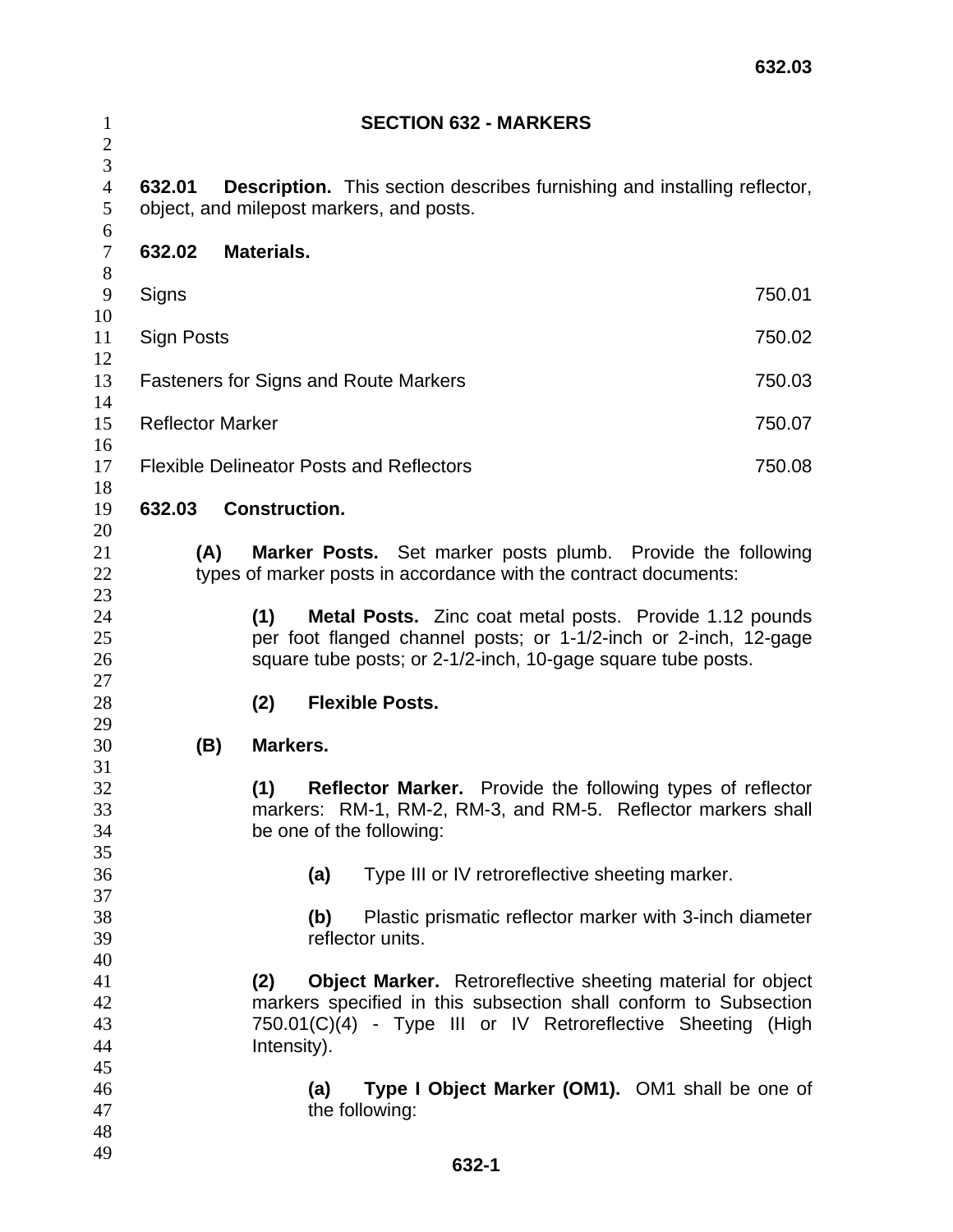| 49<br>50<br>51<br>52 |                                                                                                                                                                                                                                   | Nine 3-inch, round, amber plastic prismatic<br>1.<br>reflectors fastened with blind rivets to yellow Type III<br>or IV retroreflective sheeting marker.                                                             |  |  |  |
|----------------------|-----------------------------------------------------------------------------------------------------------------------------------------------------------------------------------------------------------------------------------|---------------------------------------------------------------------------------------------------------------------------------------------------------------------------------------------------------------------|--|--|--|
| 53<br>54<br>55       |                                                                                                                                                                                                                                   | Yellow Type III or IV retroreflective sheeting<br>2.<br>marker.                                                                                                                                                     |  |  |  |
| 56<br>57<br>58       | (b)                                                                                                                                                                                                                               | Type II Object Marker (OM2). OM2 shall be one of<br>the following:                                                                                                                                                  |  |  |  |
| 59<br>60<br>61       |                                                                                                                                                                                                                                   | Three 3-inch, round, amber plastic prismatic<br>1.<br>reflectors fastened with blind rivets to yellow Type III<br>or IV retroreflective sheeting marker.                                                            |  |  |  |
| 62<br>63<br>64       |                                                                                                                                                                                                                                   | Yellow Type III or IV retroreflective sheeting<br>2.<br>marker.                                                                                                                                                     |  |  |  |
| 65<br>66<br>67       | (c)                                                                                                                                                                                                                               | Type III Object Marker (OM3). OM3 shall be either<br>Type III or IV retroreflective sheeting marker.                                                                                                                |  |  |  |
| 68<br>69<br>70       | (d)                                                                                                                                                                                                                               | End-of-Road Marker (OM4). OM4 shall be one of<br>the following:                                                                                                                                                     |  |  |  |
| 71<br>72<br>73<br>74 |                                                                                                                                                                                                                                   | Nine 3-inch, round, red plastic prismatic<br>1.<br>reflectors fastened with blind rivets to red Type III or<br>IV retroreflective sheeting marker.                                                                  |  |  |  |
| 75<br>76<br>77<br>78 |                                                                                                                                                                                                                                   | Red Type III or IV retroreflective sheeting<br>2.<br>marker.                                                                                                                                                        |  |  |  |
| 79<br>80<br>81<br>82 | 632.04                                                                                                                                                                                                                            | Measurement. Reflector marker, milepost marker with post (bi-<br>directional), milepost marker, and Type II object marker will be measured on a<br>contract lump sum basis. Measurement for payment will not apply. |  |  |  |
| 83<br>84<br>85<br>86 | 632.05<br><b>Payment.</b> The Engineer will pay for the accepted pay items listed<br>below on a contract lump sum basis. Payment will be full compensation for the<br>work prescribed in this section and the contract documents. |                                                                                                                                                                                                                     |  |  |  |
| 87<br>88<br>89       | the proposal schedule:                                                                                                                                                                                                            | The Engineer will pay for each of the following pay items when included in                                                                                                                                          |  |  |  |
| 90<br>91             | Pay Item                                                                                                                                                                                                                          | <b>Pay Unit</b>                                                                                                                                                                                                     |  |  |  |
| 92                   | Reflector Marker                                                                                                                                                                                                                  | Lump Sum                                                                                                                                                                                                            |  |  |  |
| 93<br>94             | Milepost Marker with Post (Bi-Directional)                                                                                                                                                                                        | Lump Sum                                                                                                                                                                                                            |  |  |  |
| 95<br>96             | Milepost Marker ______________________                                                                                                                                                                                            | Lump Sum                                                                                                                                                                                                            |  |  |  |